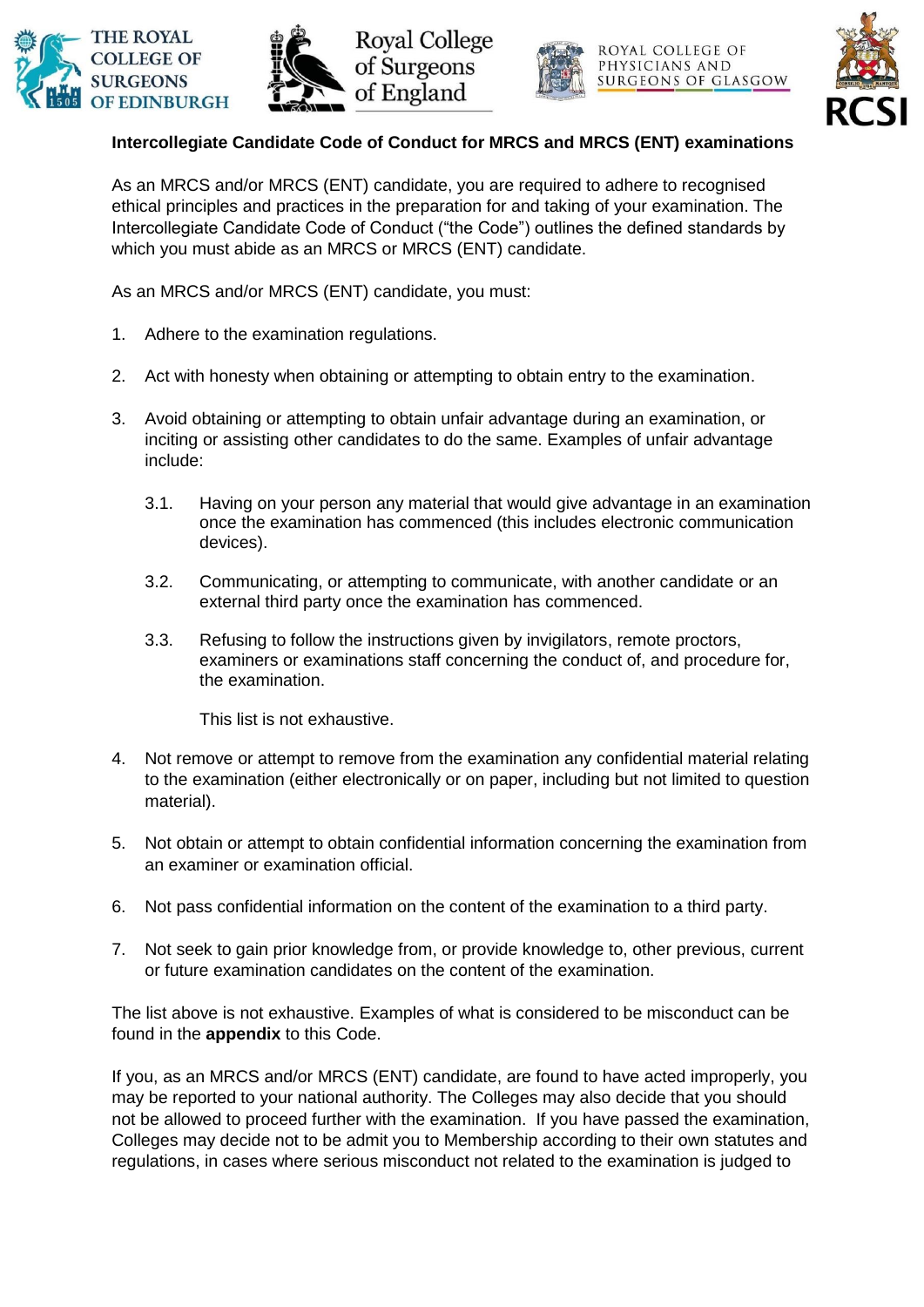make you unfit to become a Member of any of the four Surgical Royal Colleges of the United Kingdom and in Ireland.

You agree to abide by the Code and relevant exam Regulations when entering for an MRCS or MRCS (ENT) examination. Contravention of the Code will result in investigation under the process outlined in the **Intercollegiate Examination Suspected Candidate Misconduct for MRCS and MRCS (ENT) regulations**.

## **Related documents**

MRCS Regulations MRCS ENT Regulations Intercollegiate Examination Suspected Candidate Misconduct investigation & sanction procedure